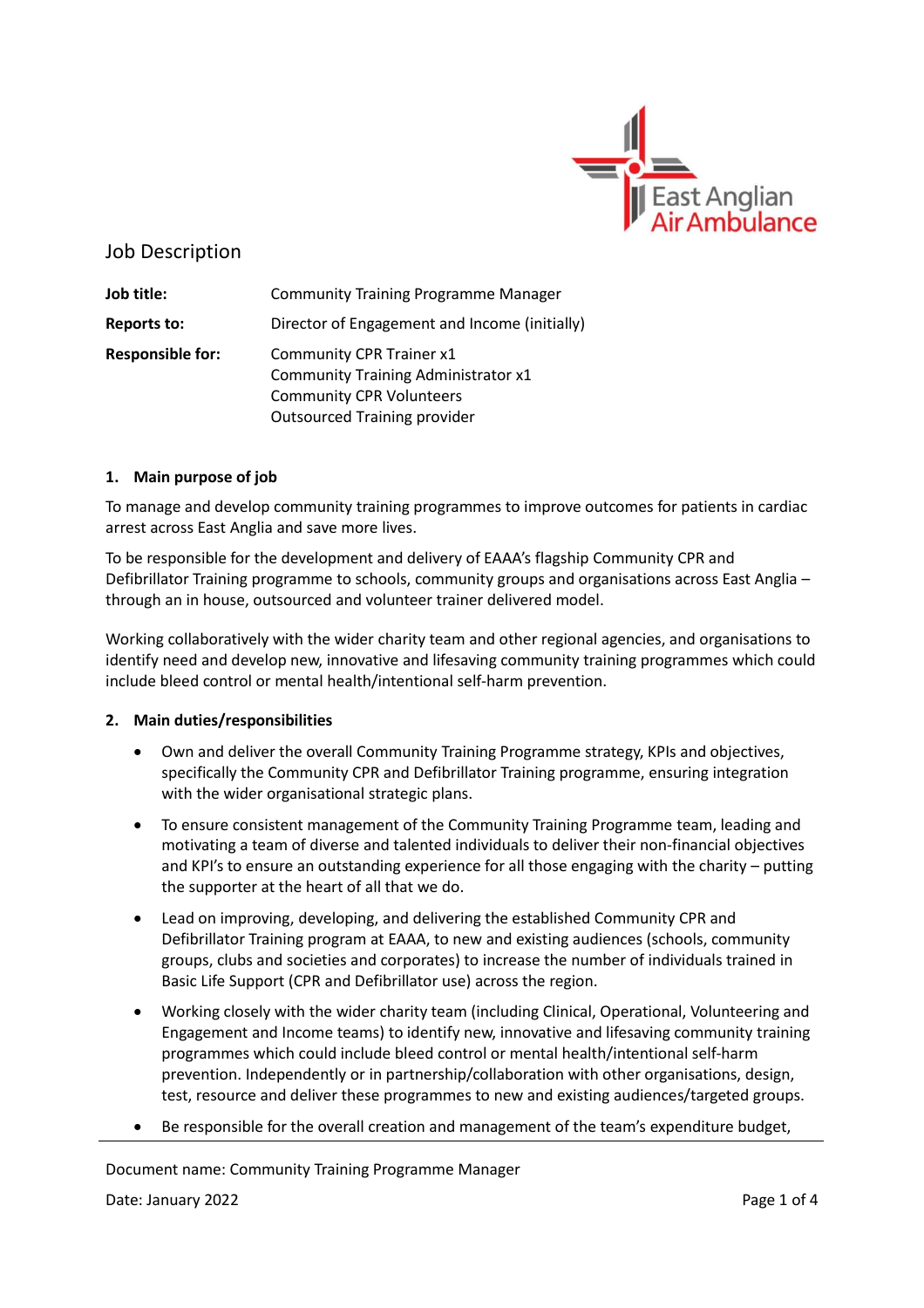ensure targets are met, control costs and take proactive action to reduce financial deficits and support funding opportunities to ensure the training activity is financially sustainable.

- Be accountable for creating and updating key policies and procedures relevant to the team and its activity. Ensure all training activity adheres to all relevant legislation, Represent the charity at any relevant regulatory meetings carrying out any internal audits and compliance meetings as required.
- Take overall responsibility for managing contracts, relationships and tender/selection processes with all third-party or partner training organisations and companies that deliver training services for us, ensuring they are representing the values of EAAA at all times.
- Take the lead on managing the marketing, attendee experience and supporter journeys for all attendees engaged in the training programme. Build effective supporter journeys (acquisition, retention/refresher courses), identifying new audiences/training products (test and learn) and new marketing recruitment channels to promote activity. Work closely with existing audience owners and ensure these plans integrate into the combined marketing plan for EAAA.
- Be responsible for ensuring the effective use of EAAA's D365 CRM system to manage supporter records, training bookings and stewardship. Working with the internal CRM team to ensure supporter/attendee records are accurate, up to date and compliant and the booking system is fit for purpose.
- Proactively take action and update the Director of Engagement and Income, Executive Team and wider organisation on any regulatory changes or impacts. Updating, mitigating and monitoring risk associated with your area of activity on the Risk Register.

## **3. General duties/responsibilities**

- From time to time, the post holder may be required to work at any of the Charity's sites in line with organisational needs.
- All staff must ensure confidentiality and security of information dealt with in the course of performing their duties. They must comply with and keep up to date with Charity policies and legislation on confidentiality, data protection, freedom of information and computer misuse.
- All staff are required to adhere to and act consistently with all relevant health and safety legislation and Charity policies and procedures in order to ensure that their own and the health, safety and security of others is maintained.
- Staff will actively promote the Charity's commitment to equality and diversity by treating everyone with dignity and respect.
- All employees should take a proactive approach to personal development in order to ensure that skillsets are aligned to the demands of the role as it evolves and develops to meet the organisation's changing needs.
- All employees have a responsibility for protecting, safeguarding and promoting the welfare of children and vulnerable adults.
- It is the responsibility of all employees to conduct all business in an honest and ethical manner.
- Staff should uphold and demonstrate the Charity's values (respectfulness, accountability, integrity, support and evolution).
- All staff should be aware of their responsibilities to protect the reputation of the charity e.g.

### Document name: Community Training Programme Manager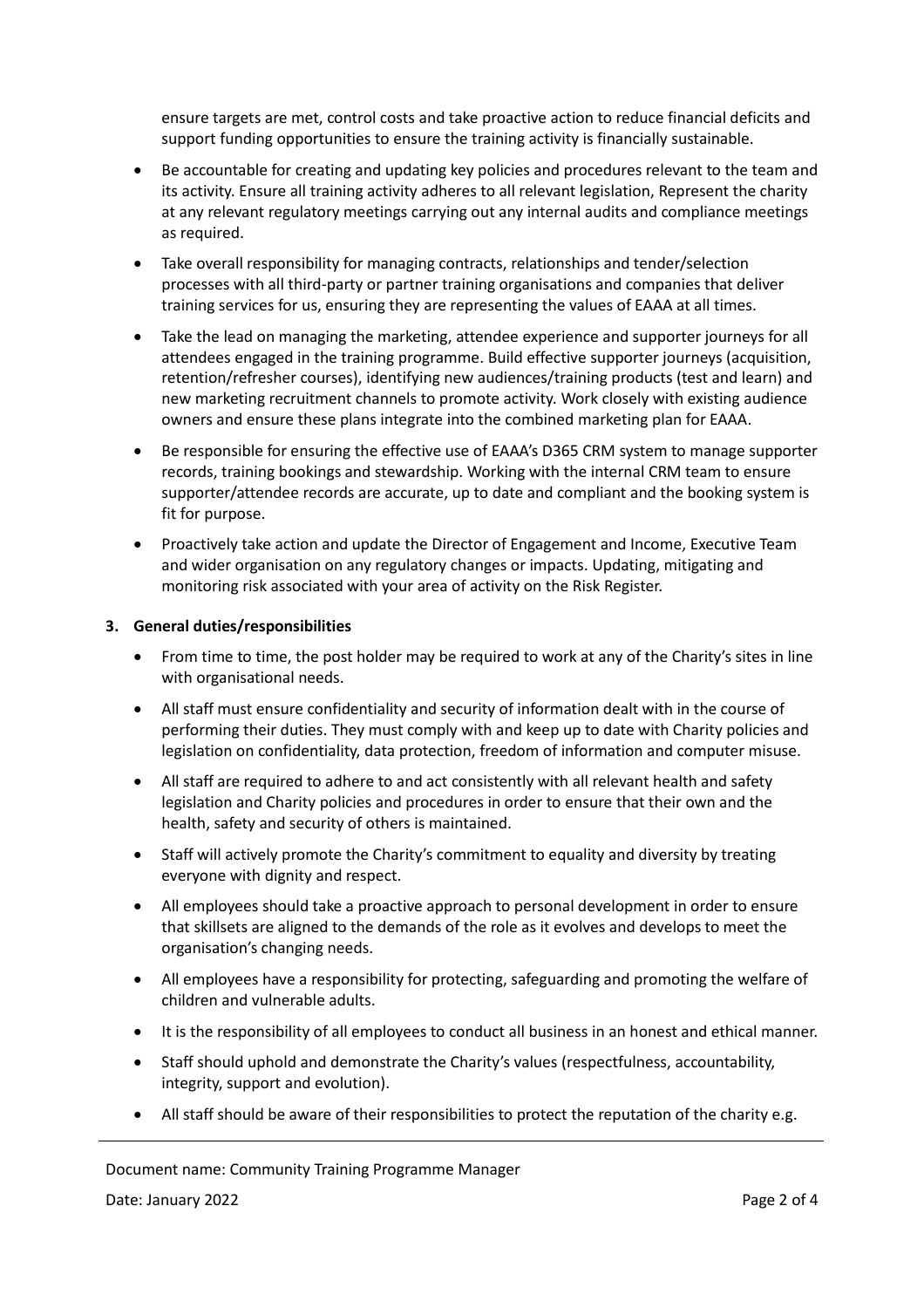social media and behaviour.

- Reporting incidents via the Datix system as part of an open and fair culture.
- Staff should be willing to undertake any activity as deemed appropriate by the charity that is in line with skills, experience and knowledge.

## **4. Person specification**

| <b>Education and qualifications</b>                                                                                                                                       |                                                                                                             |
|---------------------------------------------------------------------------------------------------------------------------------------------------------------------------|-------------------------------------------------------------------------------------------------------------|
| Essential                                                                                                                                                                 | Desirable                                                                                                   |
| A levels or equivalent level of education                                                                                                                                 | Degree qualification.                                                                                       |
| Possess the required qualifications to deliver<br><b>First Aid Training courses</b>                                                                                       | Internal Quality Assurance (IQA) qualification                                                              |
| Teaching Qualification at level 3 or above e.g.<br>Certificate in Learning and Development (CiLD),<br>Certificate in Teaching in the Lifelong Learning<br>Sector (CTLLS). | Qualified to deliver resilience, Mental Health<br>First Aid, wellbeing or other workshops or<br>programmes. |
| <b>Experience</b>                                                                                                                                                         |                                                                                                             |
| Essential                                                                                                                                                                 | Desirable                                                                                                   |
| Experienced in delivering first training courses                                                                                                                          | Project management                                                                                          |
| Background/operational experience in first aid                                                                                                                            |                                                                                                             |
| Experienced managing/developing programmes<br>in a health sector setting                                                                                                  |                                                                                                             |
| Experience of budget planning and management                                                                                                                              |                                                                                                             |
| Team management in a charity or healthcare<br>setting                                                                                                                     |                                                                                                             |
| <b>Knowledge and skills</b>                                                                                                                                               |                                                                                                             |
| Essential                                                                                                                                                                 | Desirable                                                                                                   |
| Excellent relationship management skills                                                                                                                                  |                                                                                                             |
| Decisive and considered decision maker                                                                                                                                    |                                                                                                             |
| Ability to negotiate                                                                                                                                                      |                                                                                                             |
| Discrete and considerate of others                                                                                                                                        |                                                                                                             |
| <b>Excellent IT skills</b>                                                                                                                                                |                                                                                                             |

Document name: Community Training Programme Manager